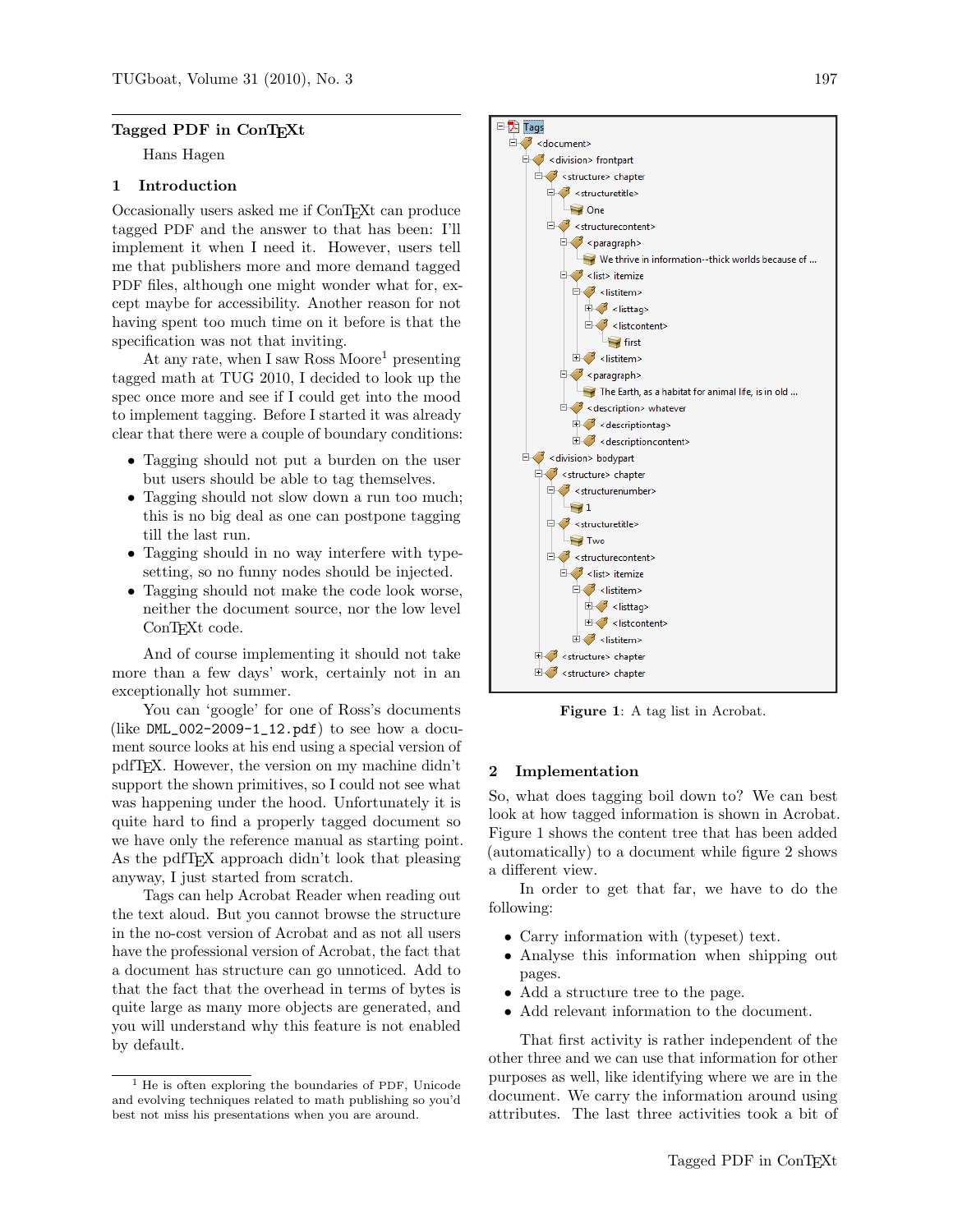

Figure 2: Acrobat showing the tag order.

experimenting mostly using the "Example of Logical Structure" from the PDF standard 32000-1:2008.

This resulted in a tagging framework that uses explicit tags, meaning the user is responsible for the tagging:

```
\setupstructure[state=start,method=none]
\starttext
\startelement[document]
\startelement[chapter]
 \startelement[p] \input davis \stopelement\par
\stopelement
\startelement[chapter]
 \startelement[p] \input zapf \stopelement\par
 \startelement[whatever]
  \startelement[p] \input tufte \stopelement\par
  \startelement[p] \input knuth \stopelement\par
  \stopelement
\stopelement
 ...
\stopelement
\stoptext
```
Since this is not much fun, we also provide an automated variant. In the previous example we

Hans Hagen

explicitly turned off automated tagging by setting method to none. By default it has the value auto.

```
\setupstructure[state=start]
 % default is method=auto
\definedescription[whatever]
\starttext
\startfrontmatter
\startchapter[title=One]
  \startparagraph \input tufte \stopparagraph
  \startitemize
    \startitem first \stopitem
    \startitem second \stopitem
  \stopitemize
 \startparagraph \input ward \stopparagraph
 \startwhatever {Hermann Zapf} \input zapf
  \stopwhatever
\stopchapter
\stopfrontmatter
```
# \startbodymatter

...

If you use commands like \chapter you will not get the desired results. Of course these can be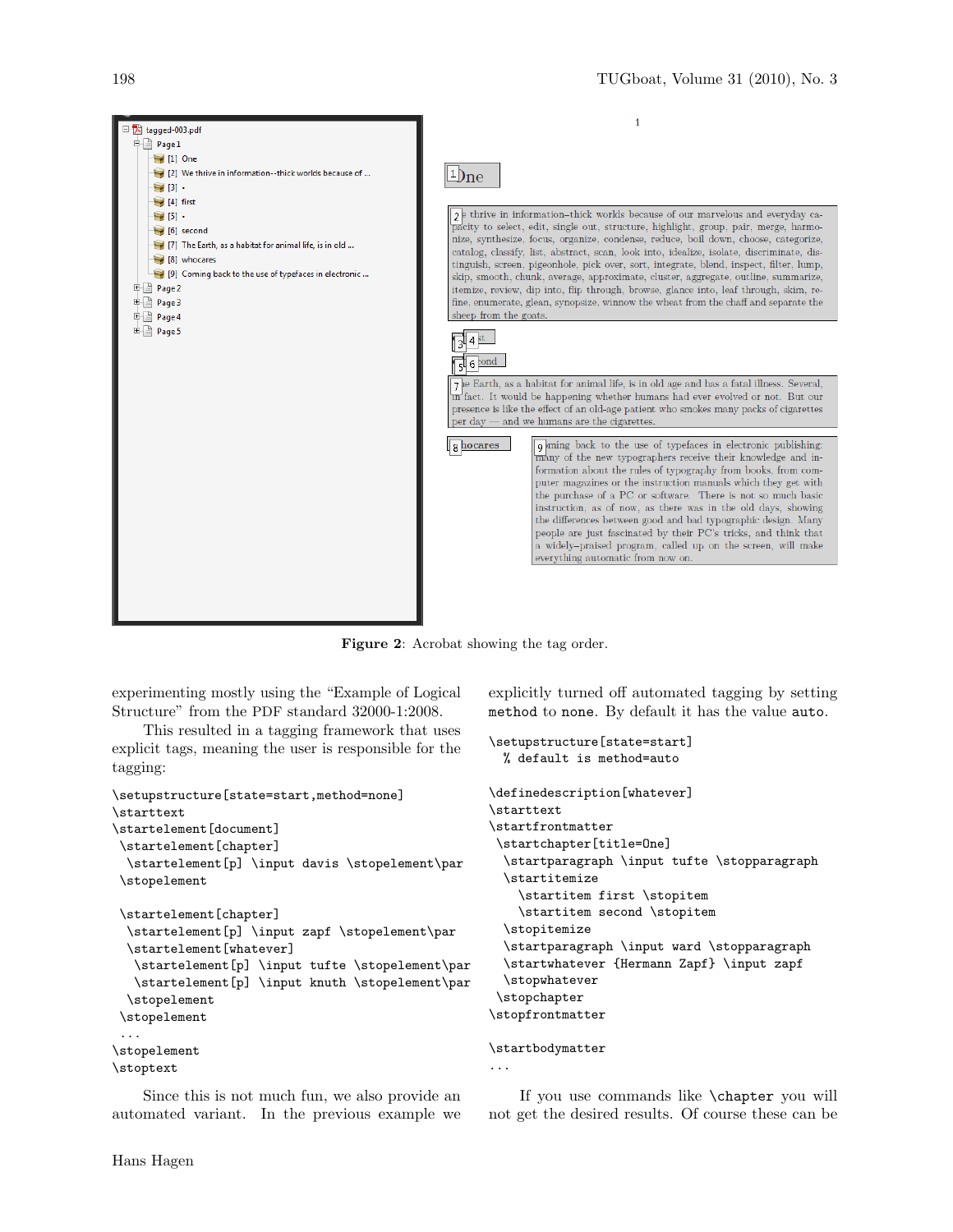supported but there is no real reason for it, as in MkIV we advise using the start–stop variant.

It will be clear that this kind of automated tagging brings with it a couple of extra commands deep down in ConT<sub>E</sub>Xt and there (of course) we use symbolic names for tags, so that one can overload the built-in mapping.

# \setuptaglabeltext[en][document=text]

As with other features inspired by viewer functionality, the implementation of tagging is independent of the backend. For instance, we can tag a document and access the tagging information at the TEX end. The backend driver code maps tags to relevant PDF constructs. First of all, we just map the tags used at the ConTEXt end onto themselves. But, as validators expect certain names, we use the PDF rolemap feature to map them to (less interesting) names. The next list shows just a few of the currently used internal names, with the PDF ones between parentheses.

construct (Span), delimited (Quote), delimitedblock (BlockQuote), description (Div), . . .

tabulaterow (TR), verbatim (Code),

verbatimblock (Code), verbatimline (Code).

So, the internal ones show up in the tag trees as shown in the examples but applications might use the rolemap which normally has less detail.

Because we keep track of where we are, we can also use that information for making decisions.

\doifinelementelse{structure:section}

```
{yes} {no}
```
\doifinelementelse{structure:chapter}

{yes} {no}

\doifinelementelse{division:\*-structure:chapter} {yes} {no}

```
\doifinelementelse{division:*-structure:*}
 {yes} {no}
```
As shown, you can use \* as a wildcard. The elements are separated by -. If you don't know what tags are used, you can always enable the tag related tracker:

#### \enabletrackers[structure.tags]

This tracker reports the identified element chains to the console and log.

#### 3 Special care

Of course there are a few complications. First of all the tagging model sort of contradicts the concept of a nicely typeset document where structure and outcome are not always related. Most TEX users are aware of the fact that TEX does not have space characters and does a great job on kerning and hyphenation. The tagging machinery on the other hand

uses a rather dumb model of strings separated by spaces.<sup>2</sup> But we can trick T<sub>E</sub>X into providing the right information to the backend so that words get nicely separated. The non–optimized function that does this looks as follows:

```
function injectspaces(head)
```
# local p

```
for n in node.traverse(head) do
  local id = n.idif id == node.id("glue") then
    if p and p.id == node.id("glyph") then
      local g = node.copy(p)local s = node.copy(n.\text{spec})g.char, n.spec = 32, s
      p.next, g.prev = g, p
      g.next, n.prev = n, g
      s.width = s.width - g.widthend
  elseif id == node.id("hlist")
         or id == node.id("vlist") then
    injectspaces(n.list,attribute)
  end
 p = n
end
```
end

Here we squeeze in a space (given that it is in the font which it normally is when you use ConT<sub>EXt</sub>) and make a compensation in the glue. Given that your page sits in box 255, you can do this just before shipping the page out:

# injectspaces(tex.box[255].list)

Then there are the so-called suspects: things on the page that are not related to structure at all. One is supposed to tag these specially so that the built–in reading equipment is not confused. So far we could get around them simply because they don't get tagged at all and therefore are not seen anyway. This might well be enough of a precaution.

Of course we need to deal with mathematics. Fortunately the presentation MathML model is rather close to TEX and so we can map onto that. After all we don't need to care too much about back–mapping here. The currently present code is rather experimental and might get extended or thrown out in favour of inline MathML. Figure 3 demonstrates that a first approach does not even look that bad. In future versions we might deal with table-like math constructs, like matrices.

This is a typical case where more energy has to be spent on driving the voice of Acrobat but I will do that when we find a good reason.

<sup>2</sup> The search engine on the other hand is rather clever on recognizing words.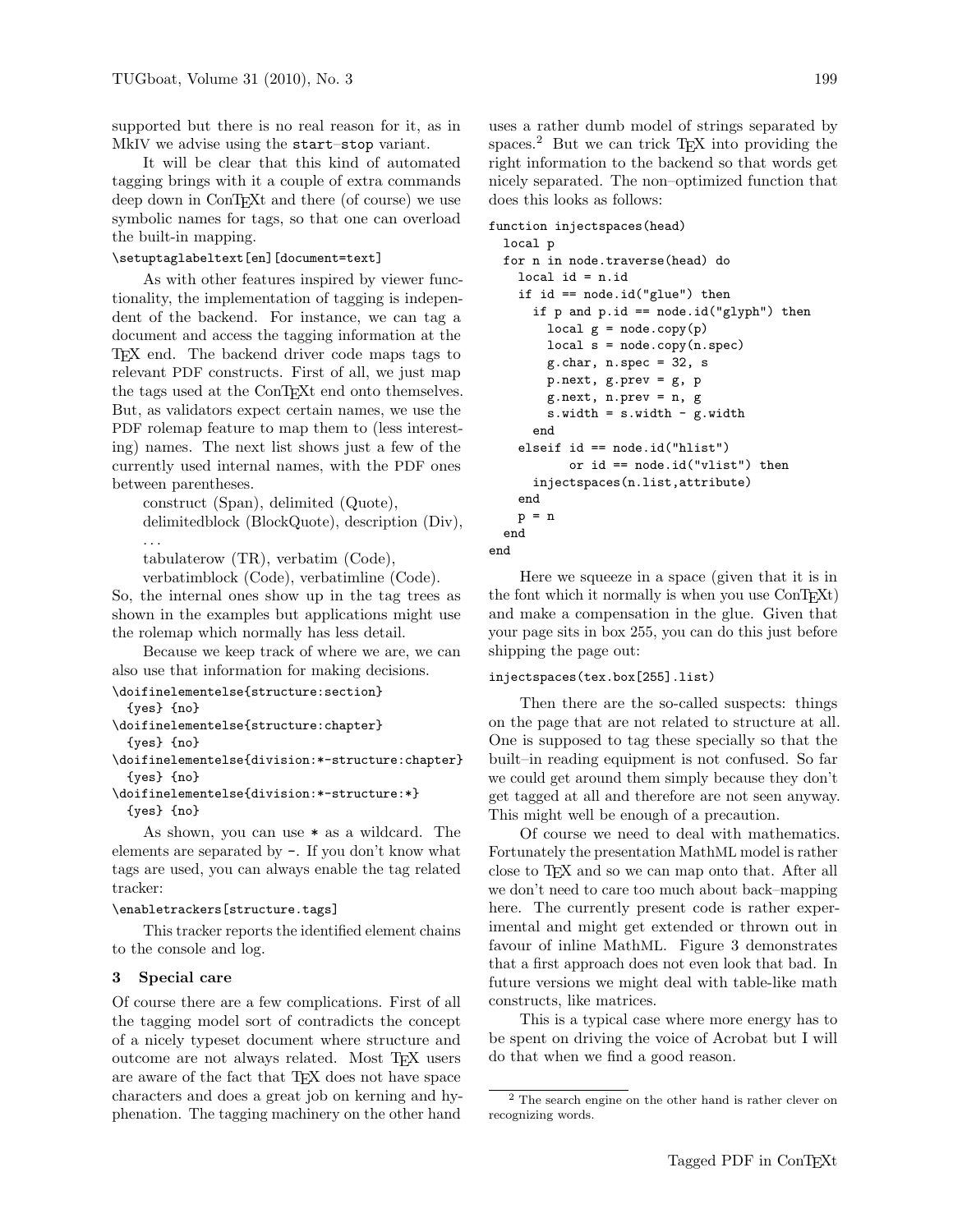

 $\mathbf{1}$ 

\$\$  $y = \left( x^2 + \root{3}\of\{ax + {\{b}\over{3}} \right) ^ 2$ 

$$
y = \left(x^2 + \sqrt[3]{ax + \frac{b}{3}}\right)^2
$$

Figure 3: Experimental Presentation MathML-based tagging.

As mentioned, it will take a while before all relevant constructs in ConTEXt support tagging, but support is already quite complete.

# 4 Conclusion

Surprisingly, implementing all this didn't take that much work. Of course detailed automated structure support from the complete ConTEXt kernel will take some time to get completed, but that will be done on demand and when we run into missing bits and pieces. It's still not decided to what extent alternate representations and alternate texts will be supported. Experiments with the reading-aloud machinery are not satisfying yet but maybe it just can't get any better. It would be nice if we could get some tags being announced without overloading the content, that is: without using ugly hacks.

And of course, code like this is never really finished if only because PDF evolves. Also, it is yet another nice test case and torture test for LuaTEX and it helps us to find buglets and oversights.

# 5 Some more examples

In ConTEXt we have user definable verbatim environments. As with other user definable environments we show the specific instance as comment next to the structure component. See figure 4. Some examples of tables are shown in figure 5. Future versions will have a bit more structure. Tables of contents (see figure 6) and registers (see figure 7) are also tagged. (One might wonder what the use is of this.) In figure 8 we see some examples of floats. External images as well as MetaPost graphics are tagged as such. This example also shows an example of a user environment, in this case:

# \definestartstop[notabene][style=\bf]

In a similar fashion, footnotes (figure 9) end up in the structure tree, but in the typeset document they move around (normally forward when there is no room).

> Hans Hagen Pragma ADE The Netherlands http://luatex.org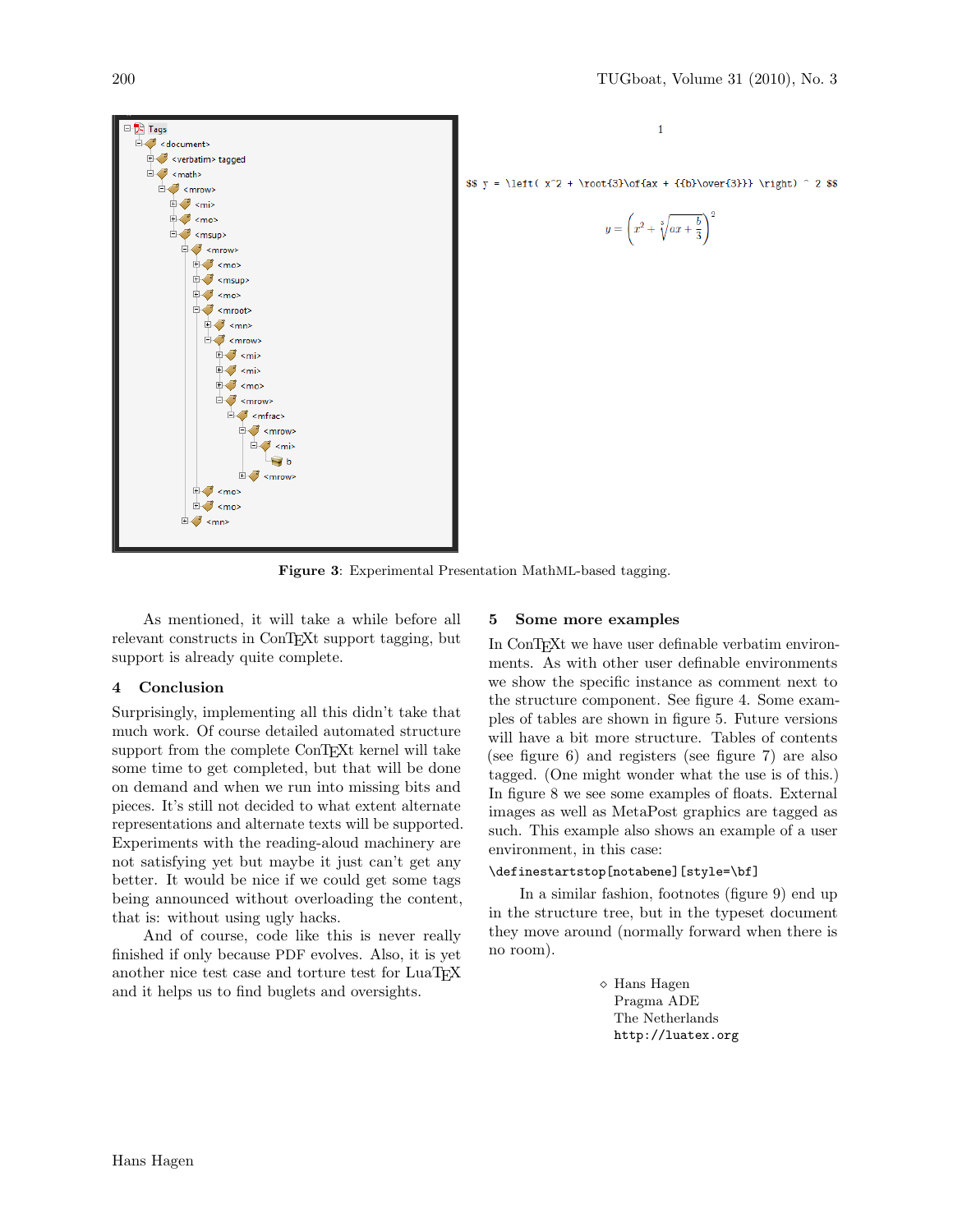

Figure 4: Verbatim, including dedicated instances.



Figure 6: Tables of contents with specific entries tagged.



Figure 5: Natural tables and the tabulate mechanism are both supported.



Figure 7: A detailed view of registers is provided.

 $\overline{2}$ 

 $\overline{2}$ 

 $\frac{2}{2}$ 

 $\overline{2}$